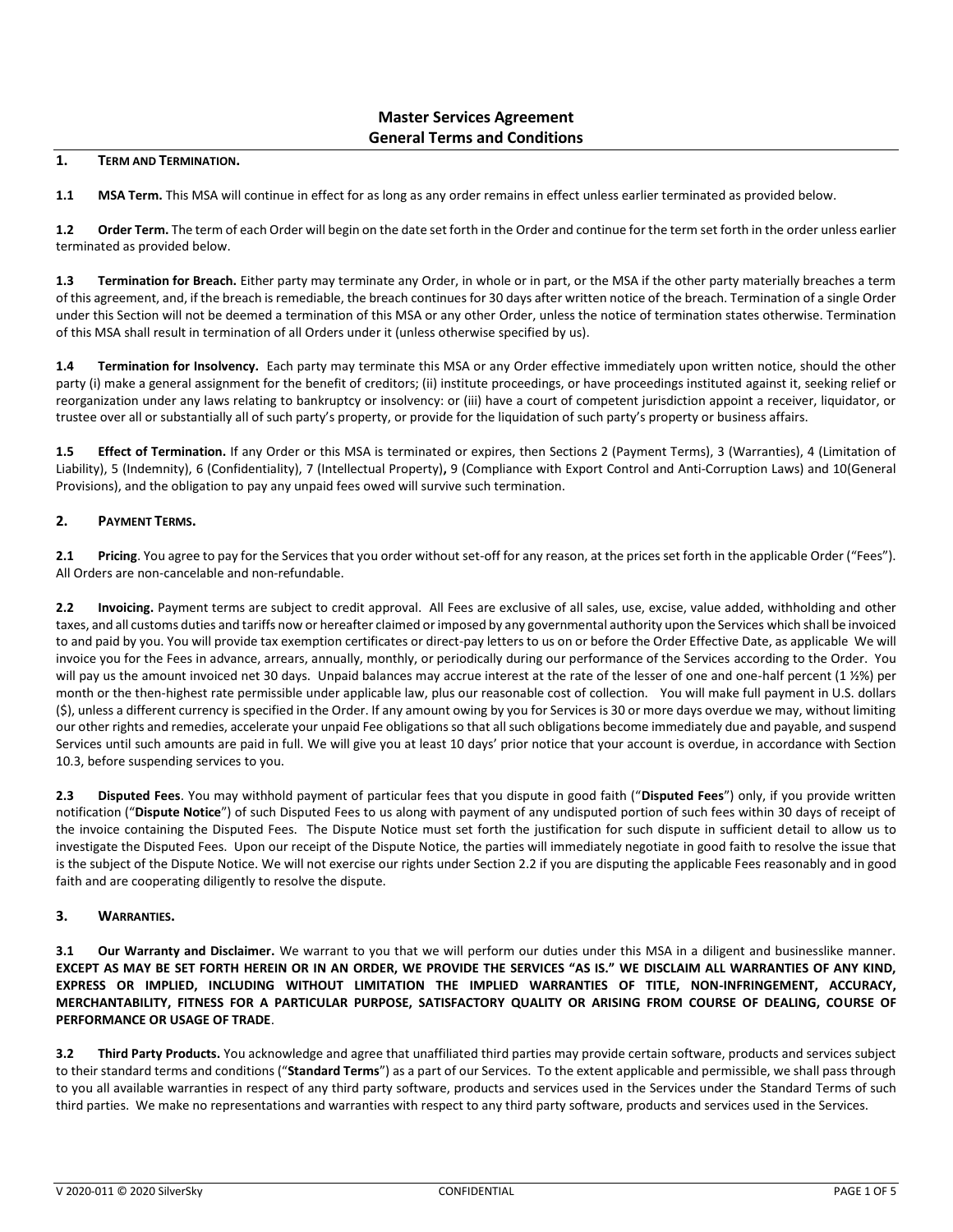**3.3 Remedy.** The warranty above is limited to a period of 90 days from the performance of the Services. The Customer's exclusive remedy and SilverSky's entire liability for breach of any of the above warranties shall be to re-perform the Services, or if re-performance is impossible, in accordance with the provisions of Section 4.

**3.4 Your Warranty.** You warrant that where you have disclosed to us electronic data and information submitted by or collected and processed by or for you using the Services ("**Your Data**") you have obtained the prior consent of all relevant third party individuals for us and our authorized agents, contractors, representatives and vendors to collect, use and disclose Your Data for all purposes relevant to the MSA and the Services, in accordance with any applicable laws, regulations and/or guidelines. You further warrant that you have and shall maintain all appropriate consents, permissions and/or licenses (including from all relevant third parties) to enable us to perform the Services.

### **4. LIMITATION OF LIABILITY.**

**4.1 EXCEPT FOR CLAIMS UNDER SECTIONS 5, 6 or 7 BELOW, NEITHER PARTY WILL BE LIABLE FOR ANY SPECIAL, INCIDENTAL, INDIRECT OR CONSEQUENTIAL DAMAGES OR LIABILITIES, (INCLUDING LOST PROFITS, LOSS OF REVENUE, GOODWILL, REPUTATION OR SAVINGS, LOSS OR UNAVAILABILTY OF DATA) ARISING OUT OF OR IN CONNECTION WITH THIS MSA WHETHER CLAIMED AS BREACH OR REPUDIATION OF CONTRACT, TORT, BREACH OF WARRANTY, NEGLIGENCE, OR OTHERWISE, WHETHER OR NOT THE OTHER PARTY WAS ADVISED OF THE POSSIBILITY OF SUCH LOSS OR DAMAGES. OUR LIABILITY TO YOU FOR ANY LOSS OR DAMAGE IN CONNECTION WITH OR ARISING OUT OF THIS MSA HOWSOEVER CAUSED OR ARISING WHETHER AS BREACH, TORT (INCLUDING NEGLIGENCE), OR OTHERWISE IS IN EACH CASE LIMITED, IN RESPECT OF ANY ONE INCIDENT OR SERIES OF INCIDENTS ARISING OUT OF ONE CAUSE, TO THE FEES PAID BY YOU TO US UNDER THE APPLICABLE ORDER(S) IN THE 12 MONTHS PRIOR TO THE ACTION GIVING RISE TO LIABILITY, SUBJECT TO AN OVERALL AGGREGATE LIMIT OF LIABILITY OF 100% OF ALL FEES PAID UNDER THIS MSA. THE LIMITATIONS AND EXCLUSIONS CONTAINED HEREIN WILL APPLY ONLY TO THE MAXIMUM EXTENT PERMISSIBLE UNDER APPLICABLE LAW, AND NOTHING HEREIN PURPORTS TO LIMIT EITHER PARTY'S LIABILITY IN A MANNER THAT WOULD BE UNENFORCEABLE OR VOID AS AGAINST PUBLIC POLICY IN THE APPLICABLE JURISDICTION.**

### **5. INDEMNITY.**

5.1 Your Indemnification. You will defend us against any claim, demand, suit or proceeding made or brought against us by a third party alleging that Your Data or your use of any Service in breach of this MSA, infringes or misappropriates such third party's intellectual property rights or violates applicable law (a "**Claim Against Us**") and will indemnify us from any damages, attorney fees and costs finally awarded against us as a result of, or for any amounts paid by us under a court-approved settlement of, a Claim Against Us.

**5.2 Our Indemnification.** We will defend you against any claim, demand, suit or proceeding made or brought against you by a third party alleging that your use of any Service provided under this MSA infringes or misappropriates such third party's intellectual property rights (a "**Claim Against**  You") and will indemnify you from any damages, attorney fees and costs finally awarded against you as a result of, or for any amounts paid by you under a court-approved settlement of a Claim Against You. We will have no indemnification obligation with respect to any action to the extent arising out of: (i) the use of any Services or any part thereof, in combination with software or other products not supplied by us; (ii) any modification of the Services not performed or expressly authorized by us; or (iii) the use of any of the Services other than in accordance with this MSA. If any Service is held to infringe and its use is enjoined, we will, at our option and expense, (i) obtain the right to continue providing that Service consistent with the terms of this MSA and the applicable Order, (ii) replace or modify that Service so that it no longer infringes, or (iii) grant you a credit for the Service that you have not received.

**5.3 Indemnification Conditions**. In each case, as a condition to the right to receive indemnification for a claim, the indemnified party will (i) give the indemnifying party prompt notice of the claim; (ii) cooperate with the indemnifying party, at the indemnifying party's expense, in the defense of the claim; and (iii) give the indemnifying party the right to control the defense and settlement of the claim. This Section 5 is the sole remedy against claims of infringement.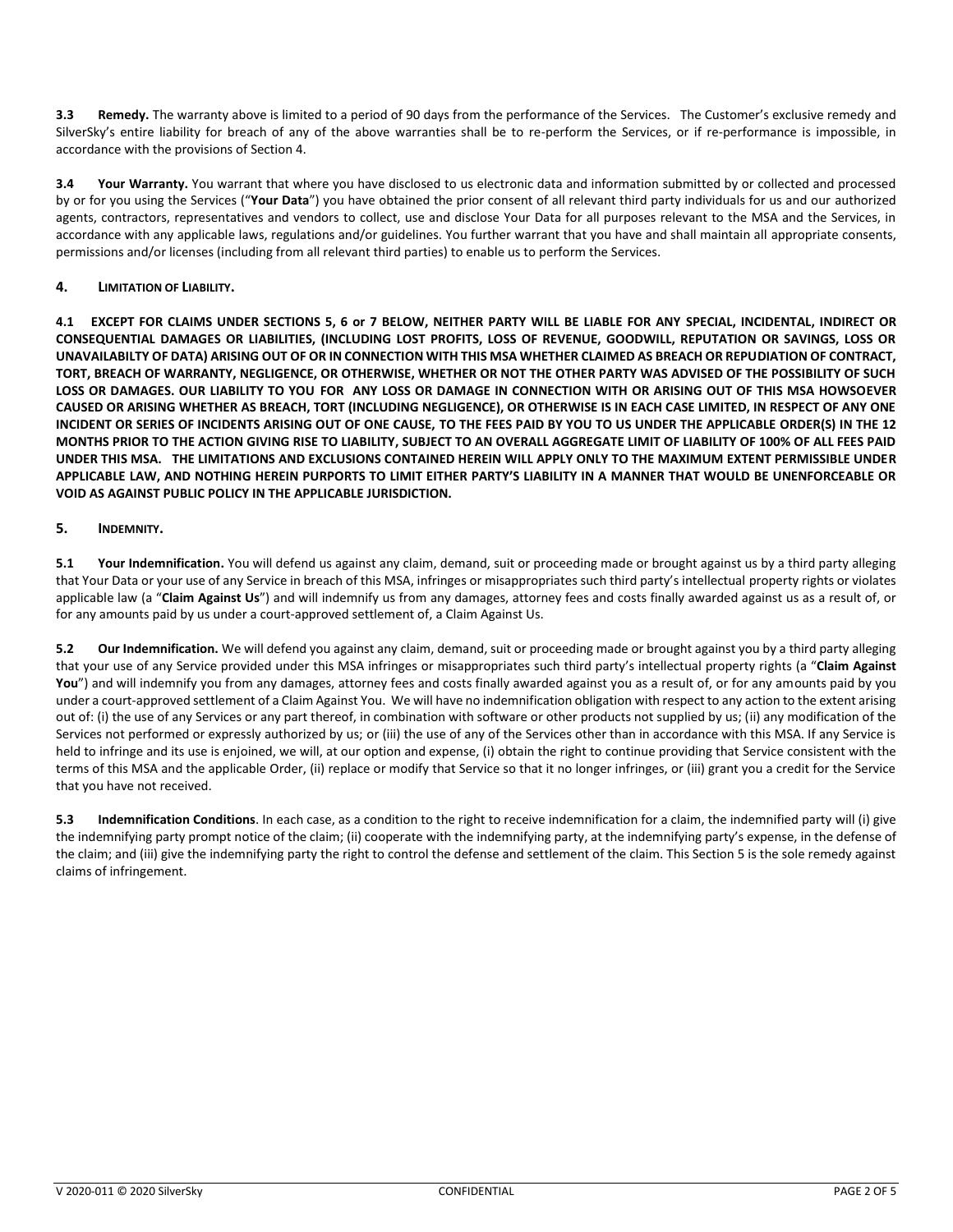## **6. CONFIDENTIALITY.**

**6.1 Confidential Information.** "**Confidential Information**" means non-public information that is disclosed by either party, or to which either party has access, that the receiving party knows or should reasonably be expected to know is confidential information of the other party.

**6.2 Recipient Obligations.** A party receiving Confidential Information will (i) restrict the use of the Confidential Information to those purposes necessary for the performance of the receiving party's obligations and the exercise of the receiving party's rights under this MSA, and (ii) during the term of this MSA and thereafter, safeguard against disclosure of the Confidential Information to third parties using the same degree of care to prevent disclosure as it uses to protect its own information of like importance, but at least reasonable care. All proprietary and copyright notices in the original must be affixed to copies or partial copies of Confidential Information made by a receiving party. Each party must provide the other with notice of any governmental, judicial or administrative order or proceeding to compel the disclosure of Confidential Information received under this MSA, as promptly as the circumstances of such order or proceeding reasonably permit. Nothing herein shall preclude either party from disclosing Confidential Information to any of its directors, employees, consultants, professional advisers or subcontractors to the extent that such disclosure is reasonably necessary for the purposes of this MSA or the performance of the Services.

**6.3 Exceptions.** Neither party will be obligated to maintain any information in confidence or refrain from use if (i) the information was in the receiving party's possession or was known to it prior to its receipt from the disclosing party, (ii) the information is independently developed by the receiving party without the utilization of Confidential Information of the disclosing party, (iii) the information is or becomes public knowledge without fault of the receiving party or (iv) it is required by applicable law. Nothing contained in this MSA will require the alteration, deletion or destruction of back-up media made in the ordinary course of business, *provided however;* that in each instance each party will maintain the confidentiality of Confidential Information in accordance with the terms of this MSA.

### **7. INTELLECTUAL PROPERTY**

**7.1. Ownership of Intellectual Property in the Services and Deliverables; Reservation of Rights.** All right, title and interest in and to all copyrights, trademarks, trade secrets, patents, mask works, deliverables, and all other intellectual property embodied in the Services and any documentation produced by us in connection with the Services, including but not limited to written reports, user manuals, training materials and any improvements thereto or goodwill associated therewith ("Deliverables") are retained by us or our licensors. Subject to this MSA and for the duration of its term, we grant you a non-exclusive, nontransferable, right and license to (i) use and access the Services for internal business purposes and (ii) use, display and reproduce the Deliverables for your internal business purposes.

**7.2 License to Host Your Data.** You grant us a limited-term license to host, copy, transmit and display Your Data as necessary for us to provide the Services in accordance with this MSA. Subject to the limited licenses granted herein, we acquire no right, title or interest from you or your licensors under this MSA in or to Your Data.

**7.3 Restrictions.** You will not (and will not allow any third party to): (i) except to the extent applicable law expressly gives you permission to do so, reverse engineer or attempt to discover any source code or underlying ideas or algorithms of any Services (except to the limited extent that applicable law prohibits reverse engineering restrictions); (ii) provide, lease, lend, disclose, use for timesharing or service bureau purposes, or otherwise use or allow others to use for the benefit of any third party, any Services (except as expressly and specifically authorized by us in each instance) or (iii) use the Services, including any documentation provided by us, in connection with the development of products or services that compete with the Services.

### **8. INFORMATION SECURITY.**

**8.1 Safeguards.** In order to protect Your Data we have in place and agree to maintain commercially reasonable administrative, physical and technical safeguards which are designed to protect (a) against anticipated threats to the security of such information, and (b) against unauthorized access to or use of such information.

**8.2 Notification.** We will notify you promptly of any third party unauthorized access to Your Data. Such notice will include information about the extent and scope of the unauthorized access to the extent such information is reasonably available to us.

**8.3 Annual Data Security Assessments.** We will annually engage independent third parties to perform information security assessments of our processing environment maintained by us to process Your Data in connection with the Services.

### **9. COMPLIANCE WITH EXPORT CONTROL AND ANTI-CORRUPTION LAWS.**

**9.1 Export Control Laws.** You acknowledge and agree that Services may be subject to restrictions and controls imposed by the United States Export Administration Act, the regulations thereunder and similar laws in other jurisdictions. You agree to comply with all applicable export and reexport control laws and regulations, including the Export Administration Regulations ("**EAR**") maintained by the U.S. Department of Commerce, trade and economic sanctions maintained by the Treasury Department's Office of Foreign Assets Control, and the International Traffic in Arms Regulations ("**ITAR**") maintained by the Department of State. Specifically, you covenant that you shall not, directly or indirectly, sell, export, re-export, transfer, divert, or otherwise dispose of any Services or technology (including products derived from or based on such technology) received from us to any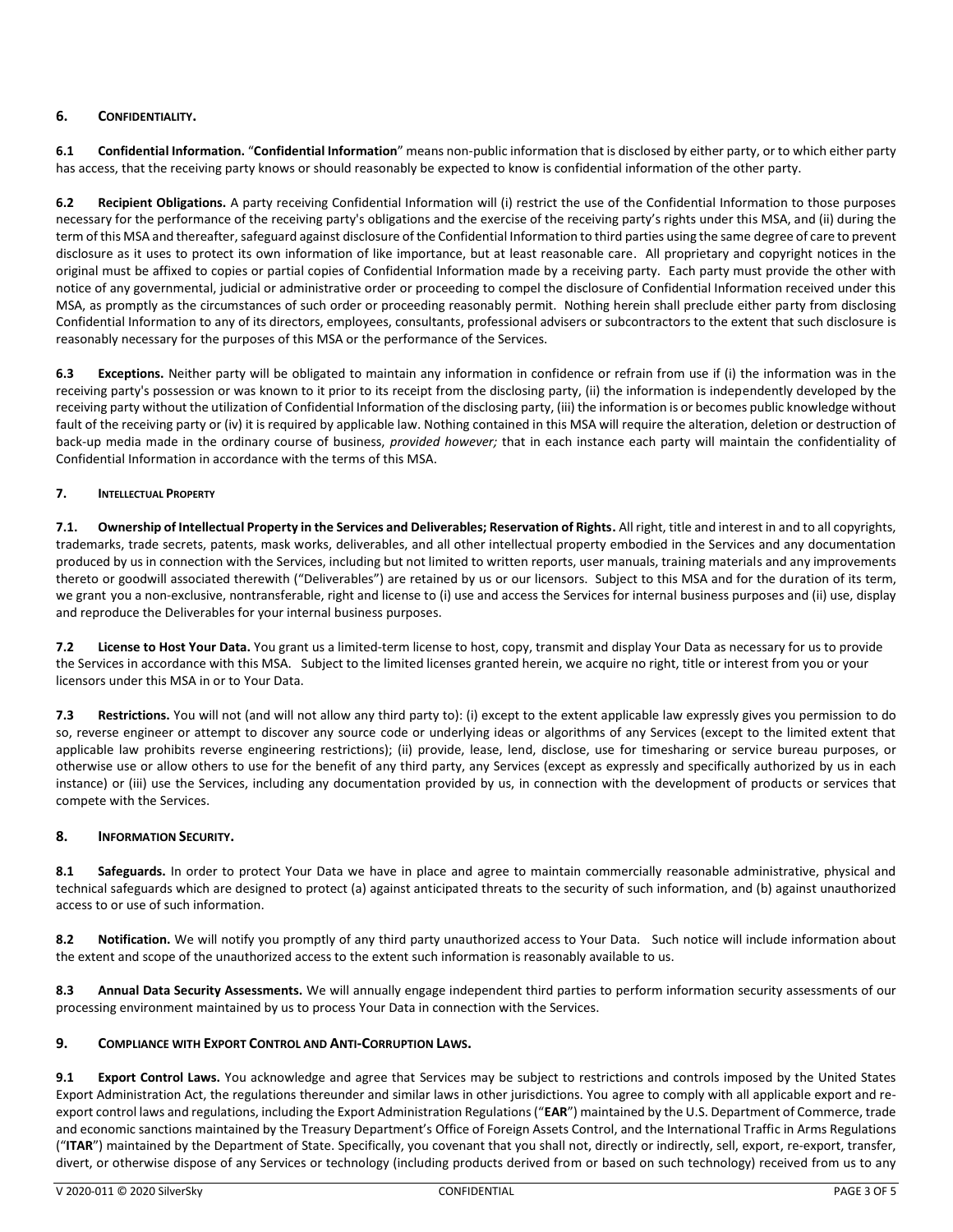destination, entity, or person prohibited by the laws or regulations of the United States, without obtaining prior authorization from the competent government authorities as required by those laws and regulations. You further agree to not transfer to or through the Services any data, materials or other items controlled for export under ITAR, EAR or other applicable regulations (collectively, "**Controlled Data**") unless you have prior written authorization to do so from competent government authorities to transfer such Controlled Data to us, and have provided such authorization and signed an amendment to this MSA authorizing the transfer of Controlled Data to us.

**9.2 Anticorruption Laws.** Each party acknowledges that it is familiar with and understands the provisions of the U.S. Foreign Corrupt Practices Act ("the **FCPA**") and agrees to comply with their terms as well as any provisions of local law related thereto. Each party further understands the provisions relating to the FCPA prohibitions regarding the payment or giving of anything of value, including but not limited to payments, gifts, travel, entertainment and meals, either directly or indirectly, to an official of a foreign government or political party for the purpose of influencing an act or decision in his or her official capacity or inducing the official to use his or her party's influence with that government, to obtain or retain business involving the Services. Each party agrees to not violate or knowingly let anyone violate the FCPA, and each party agrees that no payment it makes will constitute a bribe, influence payment, kickback, rebate, or other payment that violates the FCPA or any other applicable anticorruption or antibribery law.

### **10. GENERAL.**

**10.1 Arbitration**. All controversies and claims arising out of or relating to this contract, or the breach thereof, will be settled by arbitration in New York administered by the American Arbitration Association under its Commercial Arbitration Rules. The arbitration will be conducted in the English language. Judgment on any award rendered by the arbitrator(s) may be entered in any court having jurisdiction thereof.

**10.2 Governing Law**. This MSA will be governed in all respects by the laws of the State of New York exclusive of any New York choice of law principle that would require application of a law of a different jurisdiction, and the laws of the United States of America. The parties exclude the application of the UN Convention on the International Sale of Goods.

**10.3 Notices**. All notices hereunder will be given to the appropriate party and department at the address specified in the cover page of this MSA or at such other address as the party will specify in writing under the terms herein. Notice will be deemed given: upon personal delivery; if sent by email or fax, upon confirmation of receipt; or if sent by certified U.S. mail, postage prepaid, three (3) days after the date of mailing.

**10.4 Assignment**. You may not assign this MSA or any rights or obligations thereunder, in whole or in part, without our prior written consent, which will not be unreasonably withheld and any such assignment or transfer shall be null and void. This MSA and each Order shall be binding on and inure to the benefit of the parties' respective successors and permitted assigns.

**10.5 Force Majeure.** You acknowledge that the provision of Services might be affected by factors outside of our control. We will not be liable for any breach of this MSA, for any delay or failure of performance resulting from any cause beyond our reasonable control, including but not limited to the weather, civil disturbances, acts of civil or military authorities, change of law or regulation, acts or omissions of vendors or suppliers, equipment failures, transportation difficulties, or acts of God. If any force majeure event shall continue for more than 60 days from the date of notice of the force majeure event to the other party, then we shall be entitled to serve notice to terminate this MSA without any further liability hereunder.

**10.6 Entire Agreement**. This MSA, including any Orders, sets forth the entire understanding and fully integrated agreement between you and us with respect to the subject matter contained therein, and supersedes all prior agreements between us with respect to the subject matter herein, including but not limited to any non-disclosure agreement.

**10.7 Counterparts and Precedence**. This MSA and each Order may be executed in multiple counterparts, each of which will be deemed to be an original. A facsimile or electronic signature will have the same force and effect as the original signature counterpart. Only a writing signed by both parties may change the terms of this MSA or any Order. In the event of any conflict between or amongst them, the terms and conditions of an SOW, an Order, this MSA, and these MSA Terms and Conditions will prevail in that order except that any provision in an Order which amends Clause 3, 4, 5, 6, 7, 8, or 9 to be effective must expressly reference the applicable section and state that the parties hereby agree to amend the General Terms and Conditions for this Order only.

**10.8 Severance.** If any provision or part-provision of this agreement is or becomes invalid, illegal or unenforceable, it shall be deemed modified to the minimum extent necessary to make it valid, legal and enforceable. If such modification is not possible, the relevant provision or part-provision shall be deemed deleted. Any modification to or deletion of a provision or part-provision under this clause shall not affect the validity and enforceability of the rest of this agreement.

**10.9 Waiver.** The waiver of a breach of any provision of this MSA or any Order will not operate or be interpreted as a waiver of any continuing or subsequent breach.

**10.10 References and Publicity.** You consent to our referencing (by name) your use of the Services for our use in advertising materials. The reference will contain the fact that you are or have been a client of ours and will specifically mention your corporate identity. We may request that a representative of yours provide a quote relating to the Services for use in our advertising materials. If you consent, you will have the right to approve